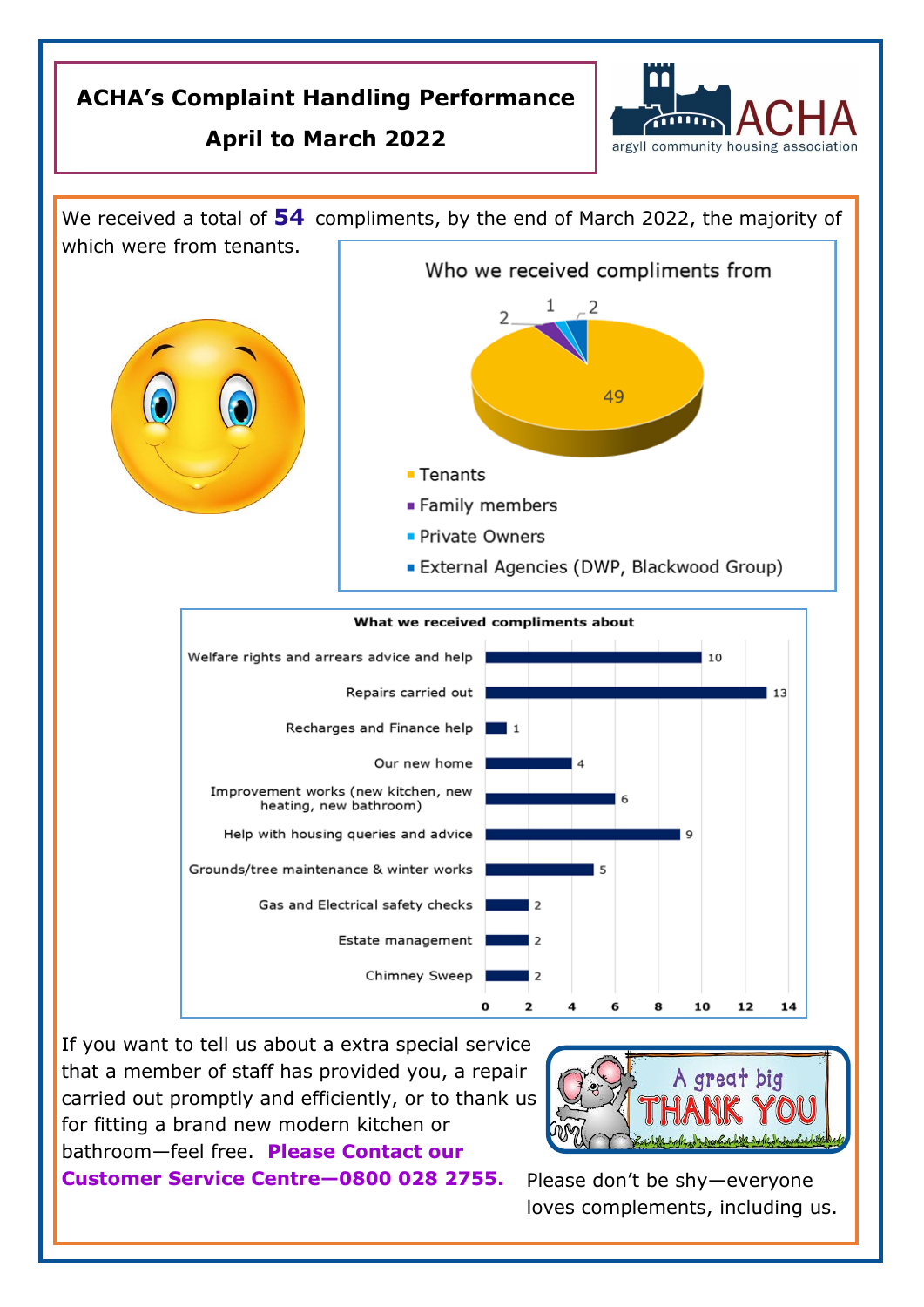We always welcome the opportunity to improve on the service we provide to our customers and the wider community. One of the ways we do this is to respond promptly, positively and efficiently to all complaints made. If you tell us what we are doing wrong, or what you are unhappy with, we will strive to get it right next time.

By the end of March, we had dealt with:-



34 Stage 1 complaints

30 Stage 2 complaints



A new 'Resolved' category was implemented at the beginning of April—to be used when both Argyll Community Housing Association and the customer agree what action, if any will be taken to provide full and final resolution for the customer, without making a decision about whether the complaint is upheld or not upheld, or apportioning blame. We recorded 4 'resolved' complaints by the end of March.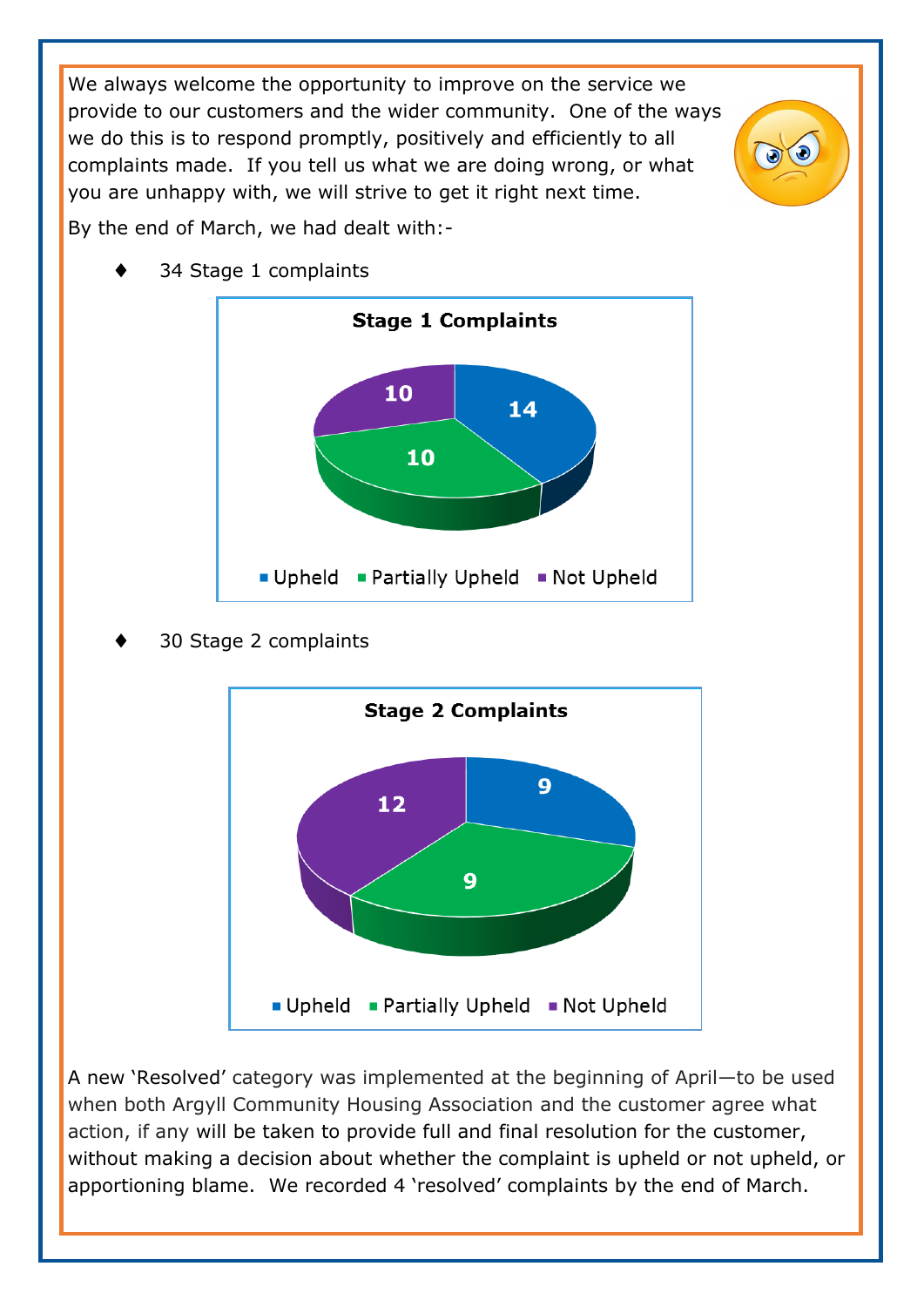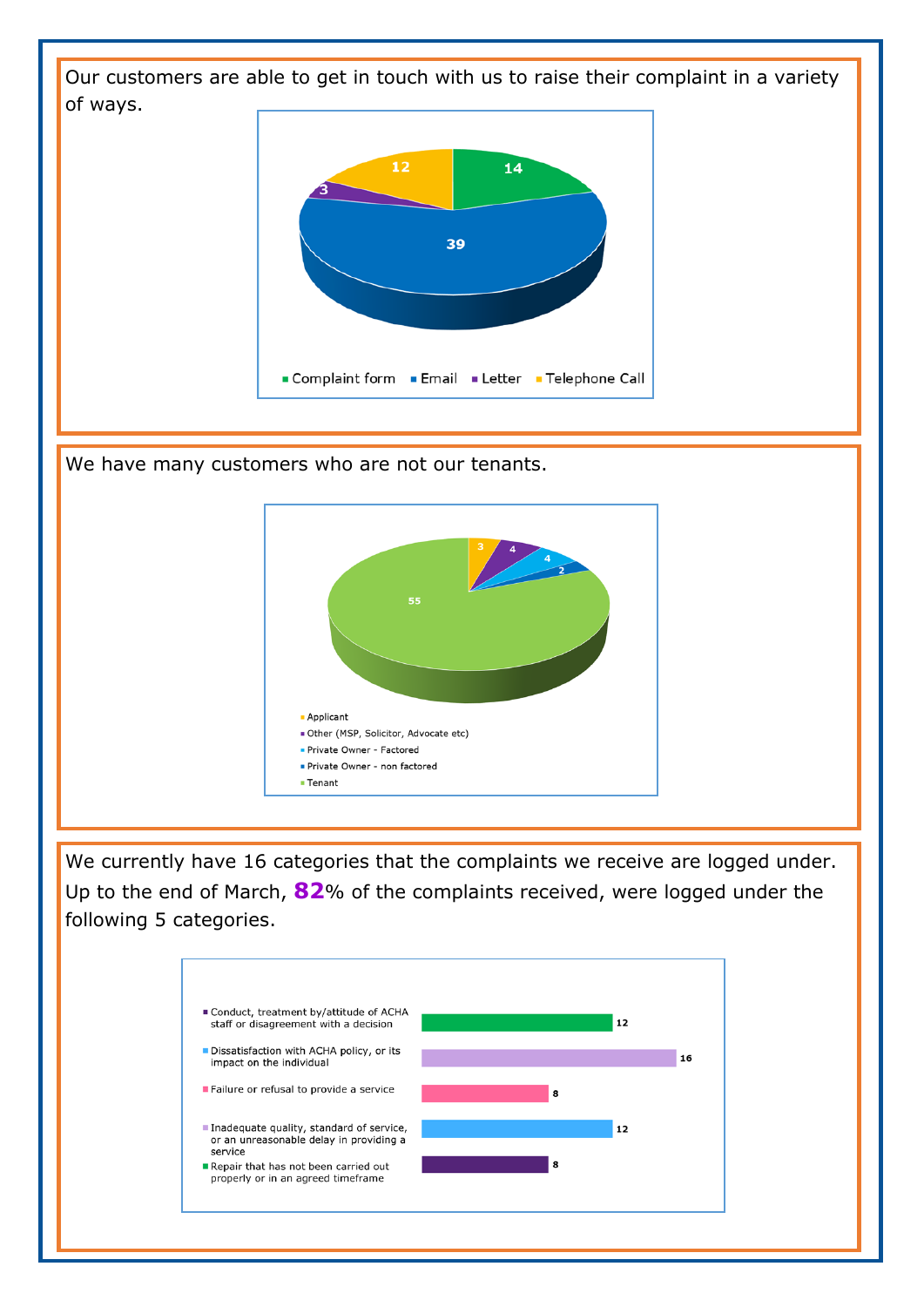We aim to respond to all the complaints we receive within the Scottish Public Services Ombudsman's targets.

- ◆97% of the stage 1 complaints that staff dealt with by the end of March were responded to within 5 days.
- ◆ 87% of the stage 2 complaints that staff dealt with by the end of March were responded to within 20 days.



## **How happy were you with how we handled your complaint?**

We have issued 63 survey forms, **19%** or 13 were returned. The majority of complainants who returned their forms felt it was very easy or fairly easy to make their complaint.

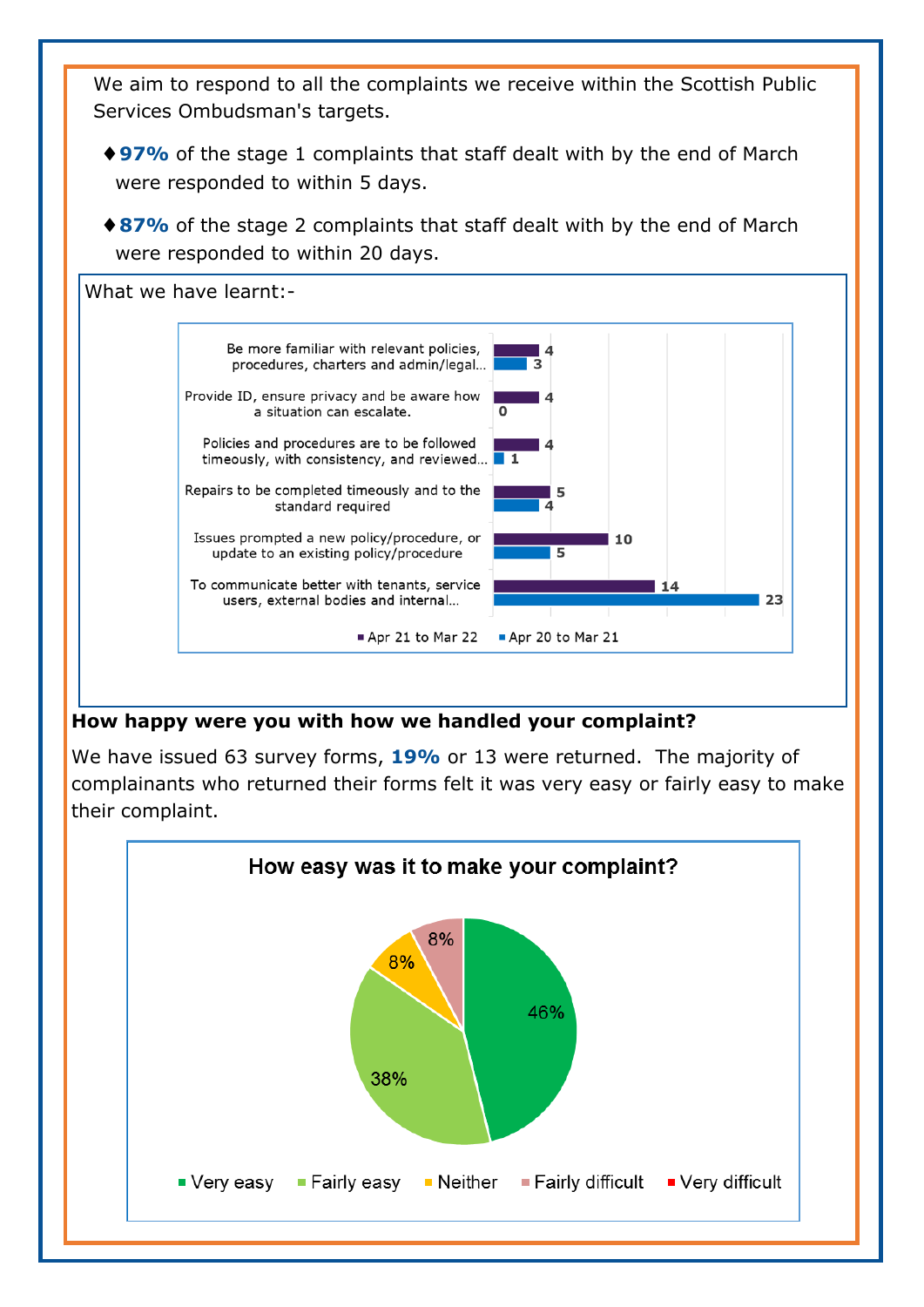Finding out how satisfied complainants are with how we handled their complaint is a very important part of our complaint handling process:

- It gives them the opportunity to tell us if they think we handled it properly and if not, why;
- It also gives us the opportunity to learn from their comments on how it was handled and if we could have been better.

We have asked complainants a variety of questions. -